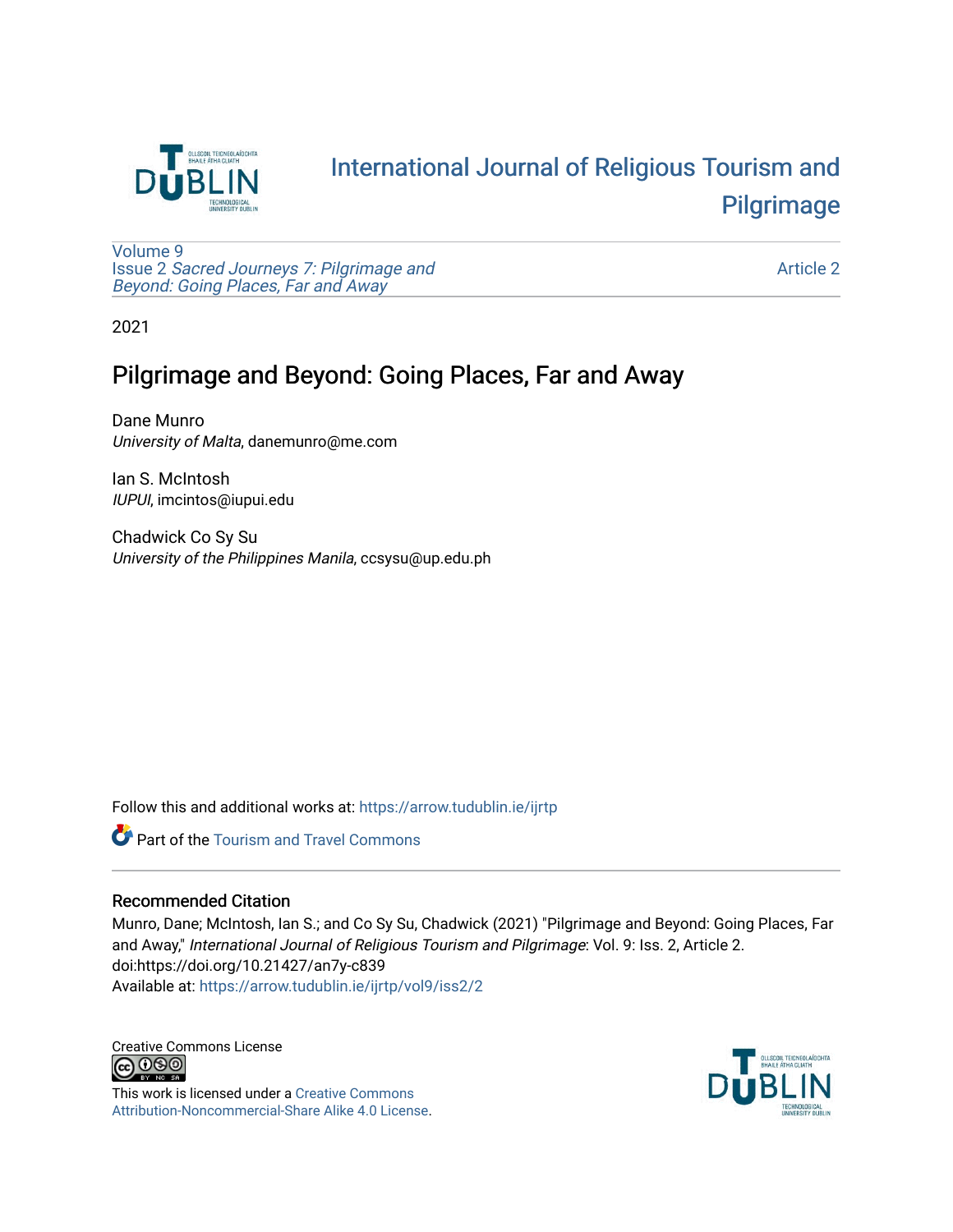## **Pilgrimage and Beyond: Going Places, Far and Away**

**Dane Munro,**  University of Malta, Malta dane.munro@um.edu.mt

#### **Ian S. McIntosh,**

Indiana University Purdue University Indianapolis, USA imcintos@iupui.edu

**Chadwick Co Sy Su**

University of the Philippines Manila ccsysu@up.edu.ph

### **Introduction**

*Going Places* and *Far & Away* are two main issues of interest in this volume, generated from our 7th Global Sacred Journeys Conference, but our first digital or remote conference entitled *Pilgrimage and Beyond*. Originally, the plan had been to convene in lovely Piran, Slovenia, hosted at the University of Primorska, from 29 June to 1 July 2020. A common saying is that the plan will never survive the battle, and so it was that Covid-19 did indeed upset the applecart. We had to resort to holding Sacred Journeys 7 via a digital platform in the same summer of 2020. Thanks to great efforts, especially those of Chadwick Co Sy Su and Ian McIntosh, we managed to create a memorable event, spread out over a couple of days. The fruit of these efforts are presented here, split in two sections, *Going Places* and *Far and Away*, since both phenomena walk along the same path, albeit in different dimensions. Although many papers on pilgrimage would typically have practical and theoretical elements, it just happened that the current papers had rather clear-cut distinctions. This does not mean, of course, that the papers fail to cover the complexity of pilgrimage, as the current selection traverses over several geographical areas, pilgrimage phenomena and concepts. The editors did not shy away from the notion of the 'unity of contrasts', where we allowed the academic scope to widen, for instance, to include articles on non-academic professions which use pilgrimage as a tool.

## **Going Places**

*Going Places* is opened by Evy Håland, who presents her *Pilgrimage to a Greek Island Shrine,* an account of her longstanding research on festival-pilgrimage to the Greek island shrine of Tinos, part of the Cycladic Islands in the Aegean Sea. In modern Greece, the festival dedicated to the *Dormition of the Panagia* (the All-Holy One), i.e. the Virgin Mary, is celebrated on 15 August. On Tinos, this fertility- and healing-festival is particularly important due to several reasons. The Church of the Panagia, *Euangelistria* (the Annunciation), owes its fame to a miraculous holy *icon* (image) of the Annunciation, which was unearthed in a field in 1823. Since then, the perceived miracles worked by this icon have made Tinos a centre of Pan-Orthodox worship. Annual pilgrimages are particularly made to this greatest shrine of Greek Orthodoxy during the Dormition (the festival that celebrates the belief that the Virgin Mary died without suffering). The Dormition of the Panagia is also an important ideological manifestation for the 'new Greek nation-state of 1821', as demonstrated through several ceremonies of the state, military and church during the festival, particularly the procession when the icon is carried from the church to the harbour. The festival is also a significant occasion to study gendered spheres, as well as the relationship between various Greek population groups. Evy's article is based on several periods of fieldwork in Tinos, carried out since 1990 to the present, and it explores some of the festival's main aspects, including a socio-economic and political framework.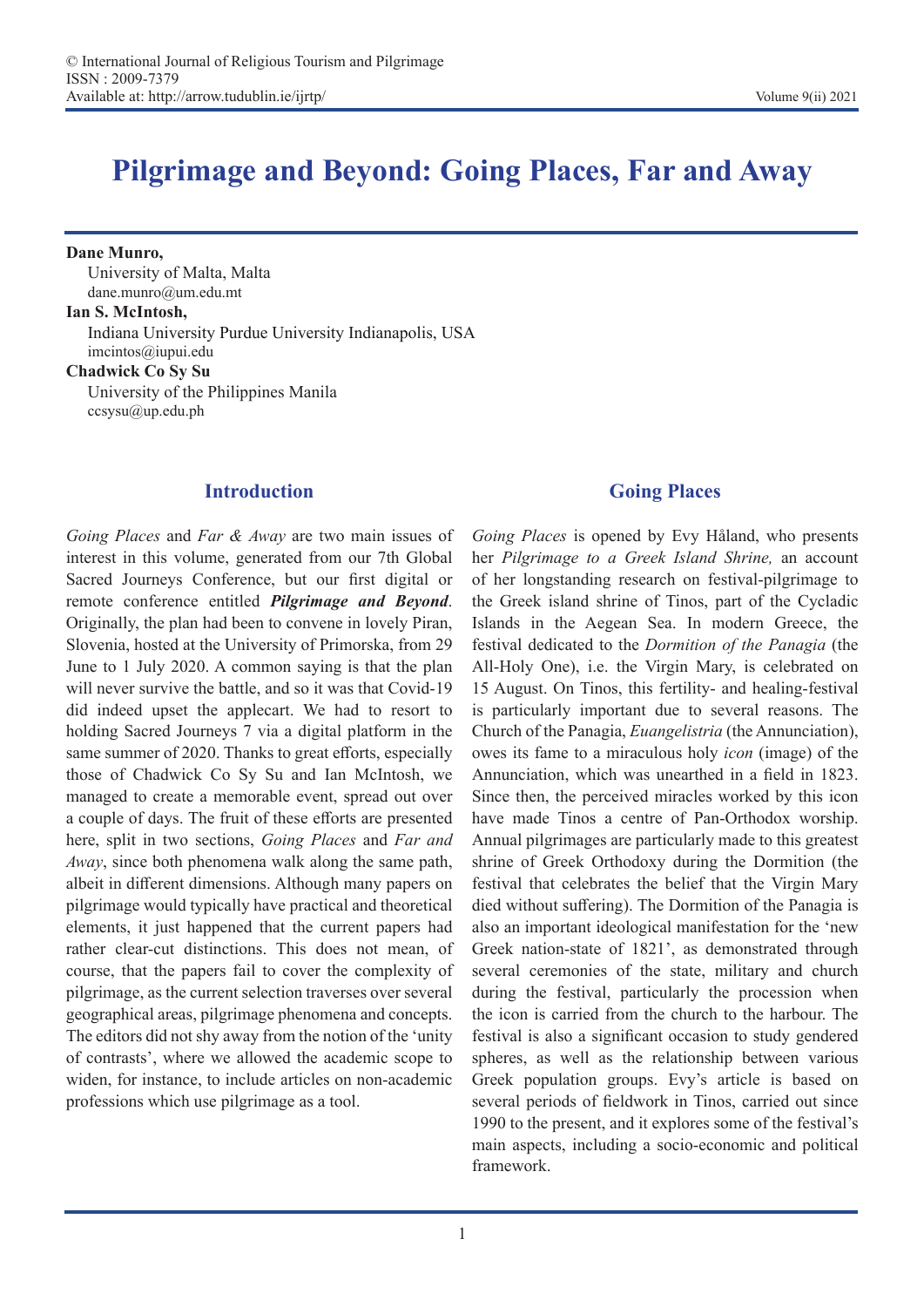The paper of Nour Farra-Hadad, *Mount Hermon (Jabal El Sheikh) in Lebanon: A sacred biblical mountain. Pilgrimages, traditions and rituals,* explores the intersectarian conviviality and natural dialogue that takes place through shared activities, pilgrimages, and rituals around Mount Hermon, contributing to the construction of local and national identities, and preserving the sacredness of the site. Mount Hermon, also known as *Jabal El Haramoun* or *Jabal El Sheikh,* is the highest peak in the Anti-Lebanon eastern mountain chain, located between Lebanon, Syria, and the Israeli-Palestinian territories. Since antiquity, this mountain has been considered holy, a fact to which many archaeological remains bear witness. At present, one can count hundreds of religious sites from different religious communities including Christians, such as Maronite, Orthodox, Catholic and Evangelical, as well as Sunni Muslims and Druze. In the Bible, we can find more than 70 references to Mount Hermon. It is held locally that Jesus Christ experienced his Transfiguration at its top. The security issues related to this sensitive area notwithstanding, pilgrimages and rituals take place around Mount Hermon on the western Lebanese slopes, revealing the importance of this sacred mountain for the beliefs of the faithful.

Anna Bochkovskaya's paper *The Kartarpur Pilgrimage Corridor: Negotiating the 'Line of Mutual Hatred'* discusses the history and the potential perspectives of the Kartarpur pilgrimage corridor drawing upon the concepts of borders as processes, sets of sociocultural practices, symbols, institutions, and networks that permanently adopt new meanings and functions. After the partition of British India in 1947, many pilgrimage sites important for the Sikhs – followers of a medieval poet-mystic and philosopher Guru Nanak (1469-1539) – turned out to be at different sides of the India-Pakistani border. The towns of Nankana Sahib and Kartarpur (Guru Nanak's birthplace, and residence for the last eighteen years of his life, respectively) remained within Pakistani territory. Gurdwaras located there represent highly important pilgrimage destinations - the Sikhs' 'Mecca and Medina'. Owing to deteriorating Indian-Pakistani relations since partition, pilgrimage to Kartarpur has been extremely difficult for India's citizens. Nevertheless, in the late 1990s, official negotiations were launched concerning the possibility of setting up a visa-free pilgrimage corridor that would allow Indian Sikhs to easily reach the Kartarpur Sahib gurdwara. The potential corridor was also perceived by many as a channel for cultural cooperation and embodiment of the zone of peace at the

'line of mutual hatred' – as the India-Pakistan border has often been referred to. Negotiations received a new impetus when the Pakistan Tehrik-e-Insaf (PTI) party headed by Imran Khan came to power in 2018. On 9<sup>th</sup> November 2019, three days before Guru Nanak's 550<sup>th</sup> birth anniversary, the Kartarpur corridor was inaugurated by the Prime Ministers of India and Pakistan.

Celia Bonilla's contribution *Pilgrimage to and with the Black Nazarene: The Aesthetics of Devotion in Quiapo, the Philippines* studies the polysemic behaviour of people going to Quiapo Church in Manila, the Philippines. In particular, it focuses not only on the processions of epic proportion, participated in by tens of thousands of the faithful, in a show of devotional fervour, but also the aesthetic experience of devotion, capturing the embodied values as annotated by the pilgrims. The three embodied values are a sense of personal miracle, a need to reciprocate, and a sense of community with and through the wooden life-size statue of the Black Nazarene (a kneeling Jesus Christ of a dark complexion, carrying the Cross), and with fellow devotees. This pilgrimage represents a radical levelling of social classes for the duration of participation in the ritual.

Ken Wilson and Matthew Anderson, both Canadians with settler roots, propose in *The Promise and Peril of Walking Indigenous Territorial Recognitions carried out by Settlers* the following: With permission and guidance of local Indigenous groups, and while observing their protocols, a collaborative, physical act of settler, or Indigenous-settler, walking across their territory could be achieved. These events would constitute a more constructive form of 'territorial acknowledgement' than just a verbal statement read out at such an event. By drawing sustained attention, not only to Indigenous land but also to Indigenous title, resources, and jurisdiction, and by pointingly underlining the actual land in question, walking territorial acknowledgements can help settlers to develop an embodied sense of place-in-relation. In doing so, they can move forward both the relationality implicit in Indigenous territorial recognition and the claims territorial recognitions make on settler bodies. These walk-acts diminish the superficial 'virtue-signalling' and public performance of contrition, which too often are attached to such acknowledgements, threatening to render them obsolete and irrelevant.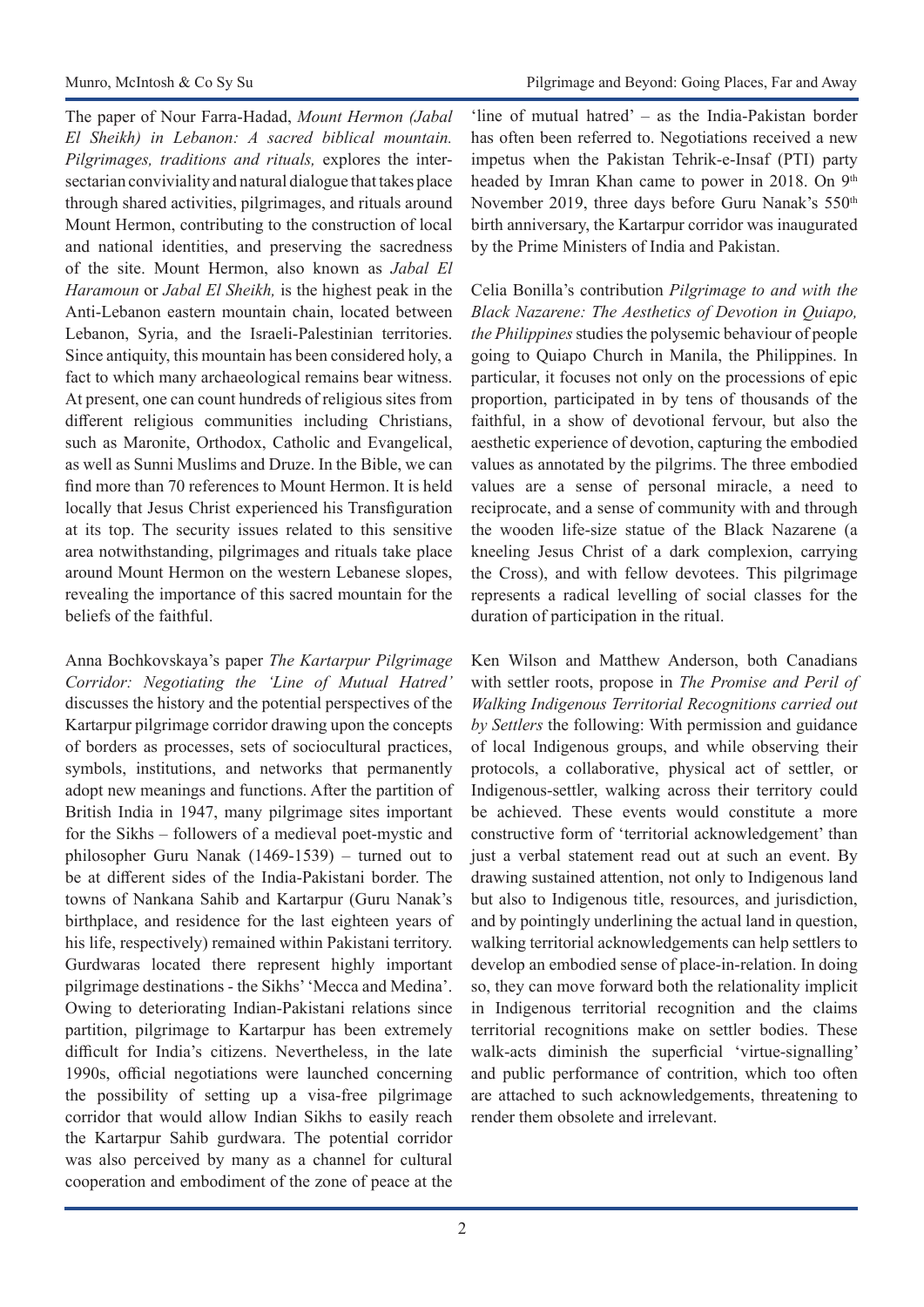#### **Far and Away**

In *Far and Away,* the contributions deal with the more theoretical aspects of pilgrimage. James M. Gehrke in *The Leadership Pilgrimage: How a Virtual Pilgrimage Transforms Leaders,* tests his thoughts on connecting pilgrimage with leadership in business. Contrary to more academic contributions, this paper represents a commercial and entrepreneurial outlook on pilgrimage as an instrument to inform leadership skills. Therefore, it contains many issues with which pilgrimage researchers are very familiar, but presents practical business studies with totally new grounds and perspectives. Gehrke's paper is a *de facto* commercial paper, and the editors thought this would be of interest for academics to note how pilgrimage knowledge is weaved into very different learning materials. Gehrke sees leadership as a journey, best described as a leadership pilgrimage. A pilgrimage is a sacred journey with a purpose, one that requires vision, focus, and perseverance to complete, akin to the trajectory of leadership. During the walk, pilgrims share a common experience: enlightenment through solitude and sacrifice, such as on the Camino de Santiago. It is a powerful metaphor for a leadership pilgrimage: a self-reflective journey directed towards leadership enlightenment. This paper explores the impact of a virtual pilgrimage on the Way of St James on leaders, as they study five parallels between the Way of St James and corporate leadership development. The Virtual Leadership Pilgrimage was created during the COVID-19 pandemic. At the time of writing, the first group of participants was enrolling. Participants, like pilgrims, should stretch themselves in both body and spirit as they travel on their road to personal enlightenment. The virtual experience will mimic the pilgrimage experience through course materials, exercises and reflection, while following the Way of St James virtually.

André Brouillette has produced a historical account in *(Re)creating a pilgrimage: A century of pilgrimage reports from Jesuit novices in Canada (1864-1968),*  documenting a new type of pilgrimage being implemented in Canada in 1864: The Jesuit novitiate pilgrimage. Since the creation of the Society of Jesus (Jesuits) in 1540, a month-long pilgrimage is one experience required of new members. This formative moment has been enshrined in the Constitutions of the Order. The experience is also reminiscent of the journey of the founder, St Ignatius of Loyola (1491-1556), who went to Jerusalem as a young man, desirous to imitate Christ, and later applied the moniker 'the pilgrim' to himself in an account of his life confided to Luis Gonçalves da Câmara (1555). Pilgrimage was designed as a formative tool to prepare the novices for a life where apostolic availability and poverty were paramount. The experience was often realised after a month-long silent retreat called the *Spiritual Exercises* that nurtured their spiritual life. In the Canadian novitiate of the Society of Jesus, 1,456 novices undertook such a pilgrimage between 1864 and 1968. After the conclusion of their journey, they would write a report on their experience. The Archive of the Jesuits in Canada contains an extended and coherent collection of 1,078 pilgrimage reports that have survived to present and provide invaluable information about the journeys of these pilgrims. This article explores the creation of this pilgrimage as a vernacular adaptation of a formative pilgrimage grounded in a long tradition, codified in the Jesuit Constitutions, and adapted through local *Rules for Pilgrims*. The archival material demonstrates the crystallisation of pilgrimage report as a genre, offering a narrative of the experience in an apostolic key. The Canadian novitiate pilgrimage shares many characteristics with other types of pilgrimages but shows its originality in its consistent care for personal reports and its core experience of discovery of the local Church through its parishes and pastors.

Dane Munro, in *Pilgrim coaches: a new phenomenon,*  introduces the relatively new phenomenon of pilgrim coaching, i.e., a recently developed profession, in which practitioners help people along the mental trajectory of pilgrimhood. Historically, the pilgrim was subject to codified forms which governed conduct, termination, and purpose, instructions by their local church how they best could fulfil their vows along the way and at the various shrines. In Belgium and the Netherlands, new pilgrim routes are being created for both the religious and the nonreligious, for the purpose of (re-)connecting people to a life's purpose or philosophy through pilgrimage. Related to these new routes, the profession of walking coach or nature coach has become popular in the last ten to fifteen years, and accredited courses have emerged. The aim of these coaches is to re-acquaint people with nature's stress-relieving and health-bringing effects. Pilgrimage coaching is then its natural off-shoot, blending nature coaching knowledge with other academic disciplines, such as psychology and a range of therapies, and offer this to pilgrims, people who walk through nature with an added purpose. In the low countries, several natural